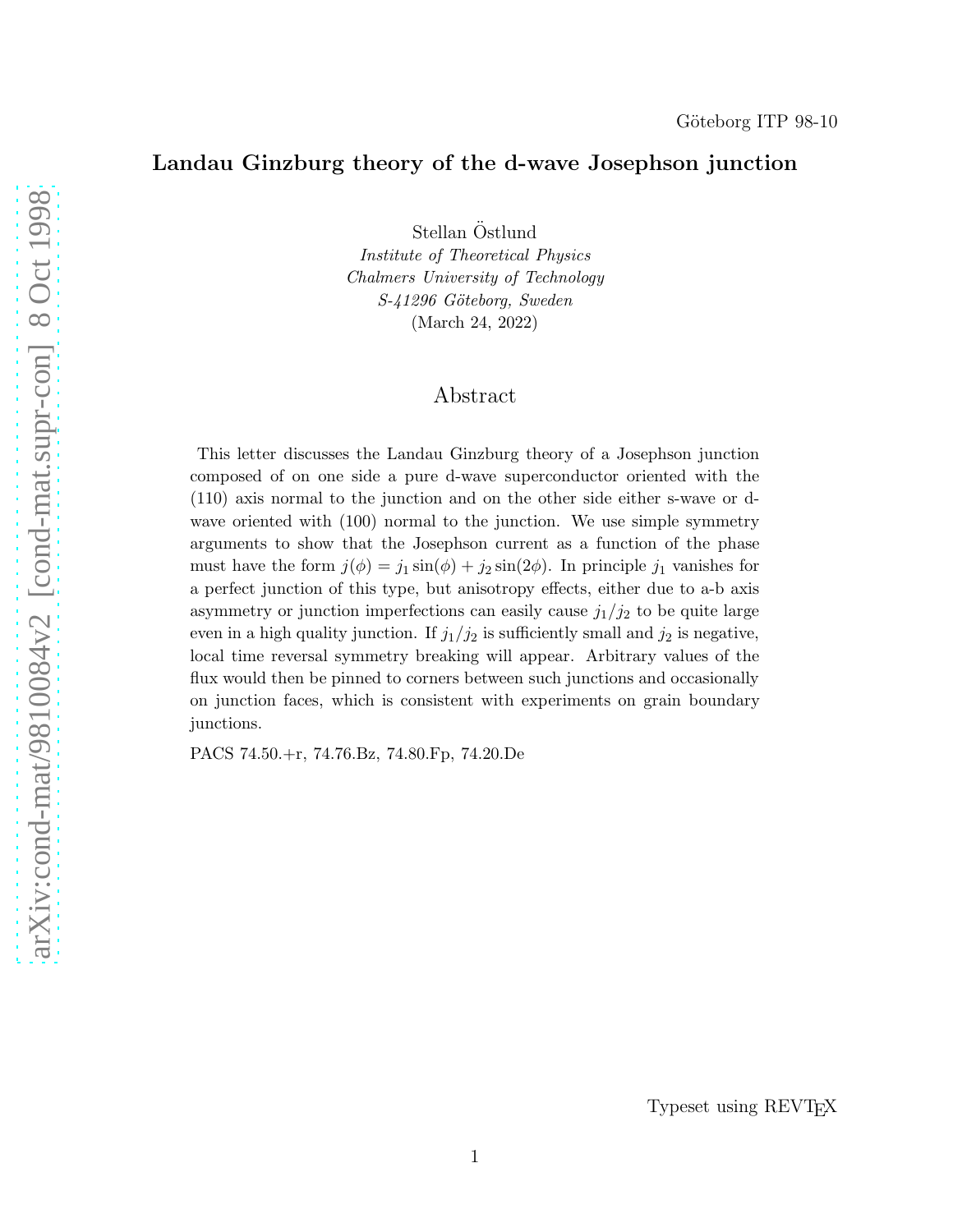A Josephson junction that is constructed with d-wave superconductor oriented with the (110) axis normal to the junction and either an s-wave superconductor or a d-wave superconductor oriented with the (100) axis normal to the junction has a reflection symmetry in the plane of the junction which suppresses the conventional Josephson coupling. Calculation involving all orders of the tunneling process shows that this leaves an anomalous part that is doubly periodic in the Josephson phase.<sup>[2](#page-4-0)–[4](#page-4-0)</sup> This effect has been further explored by a number of authors through the Bogoliubov-de Gennes equations and interpreted in terms of Andreev levels.<sup>[5](#page-4-0)–[7](#page-4-0)</sup>

A number of recent papers have independently explored the possibilities of exotic local order such as  $(s + id)$  or  $d_{x^2-y^2} + id_{xy}$  appearing near a bicrystal junction. These latter scenarios have suggested that coupling to these order parameters can be important in the vicinity of the junction and can lead to spontaneously broken time reversal near the junction. Different couplings and mechanisms have been proposed to explain the effect.<sup>[8](#page-4-0)–[10](#page-4-0)</sup>

This paper shows that symmetry alone forces all these features to be present in the Landau Ginzburg theory of a pure  $d_{x^2-y^2}$  superconductor without assuming the existence of any other local order parameters or any specific mechanism.

The geometry of the junction we will consider is given in Fig.[1]. Our detailed discussion will assume there are identical d-wave superconductors on both sides, but the arguments apply equally well to an asymmetric junction with s-wave on the left side and a d-wave on the right. (Fig.[2]) We will consider system with a uniform junction along the y-axis so the only spatial dependence is along x.

The free energy of the superconductor is given by a bulk term  $\mathcal{F} = \mathcal{F}_{bulk} + \mathcal{F}_{jet}$  where

$$
\mathcal{F}_{bulk} = \int_{-\infty}^{\infty} (-|\psi(x)|^2 + \frac{1}{2} |\psi(x)|^4 + |d\psi/dx|^2 \tag{1}
$$

with the important terms in the junction energy given by  $\mathcal{F}_{ict} = \int \delta(x) f_{jet} dx$  where  $f_{jet} =$ 

$$
\alpha \left( |\psi_{+}|^{2} + |\psi_{-}|^{2} \right) - \beta (\psi_{+}^{*} \psi_{-} + CC) - \frac{1}{2} \gamma \left( (\psi_{-} \psi_{+}^{*})^{2} + CC \right)
$$
 (2)

We have normalized the length in units of coherence length, and the order parameter to its value at  $\pm\infty$ . We use the notation  $\psi_{\pm} = \lim_{x\to 0_{\pm}} \psi(x)$  so that  $\psi_{\pm}$  indicates the order parameter on either side of the junction. Other fourth order terms at the junction such as  $|\psi_-\psi_+|^2$  can be neglected assuming " $\alpha$ " is large compared to  $|\psi_{\pm}|^2$ .

The Josephson equations are then

$$
0 = -\frac{d^2}{d^2x}\psi(x) - \psi(x) + |\psi(x)|^2\psi(x)
$$
  
\n
$$
0 = -\left(\frac{d}{dx}\psi(x)\right)_{x \to 0_{-}} + \alpha\psi_{-} - \beta\psi_{+} - \gamma\psi_{-}^*(\psi_{+})^2
$$
  
\n
$$
0 = \left(\frac{d}{dx}\psi(x)\right)_{x \to 0_{+}} + \alpha\psi_{+} - \beta\psi_{-} - \gamma\psi_{+}^*(\psi_{-})^2
$$
\n(3)

where the second and third term include a derivative from integration by parts in addition to terms explicitly derived from the junction free energy.

For most weakly coupled junctions, the "γ" term can safely be ignored, since  $|\psi_{\pm}|^2$  in the junction is small and the  $\beta$  term will totally dominate the Josephson coupling. However, when the junction has the symmetry of Fig.  $[1]$  or Fig  $[2]$ , the junction becomes symmetric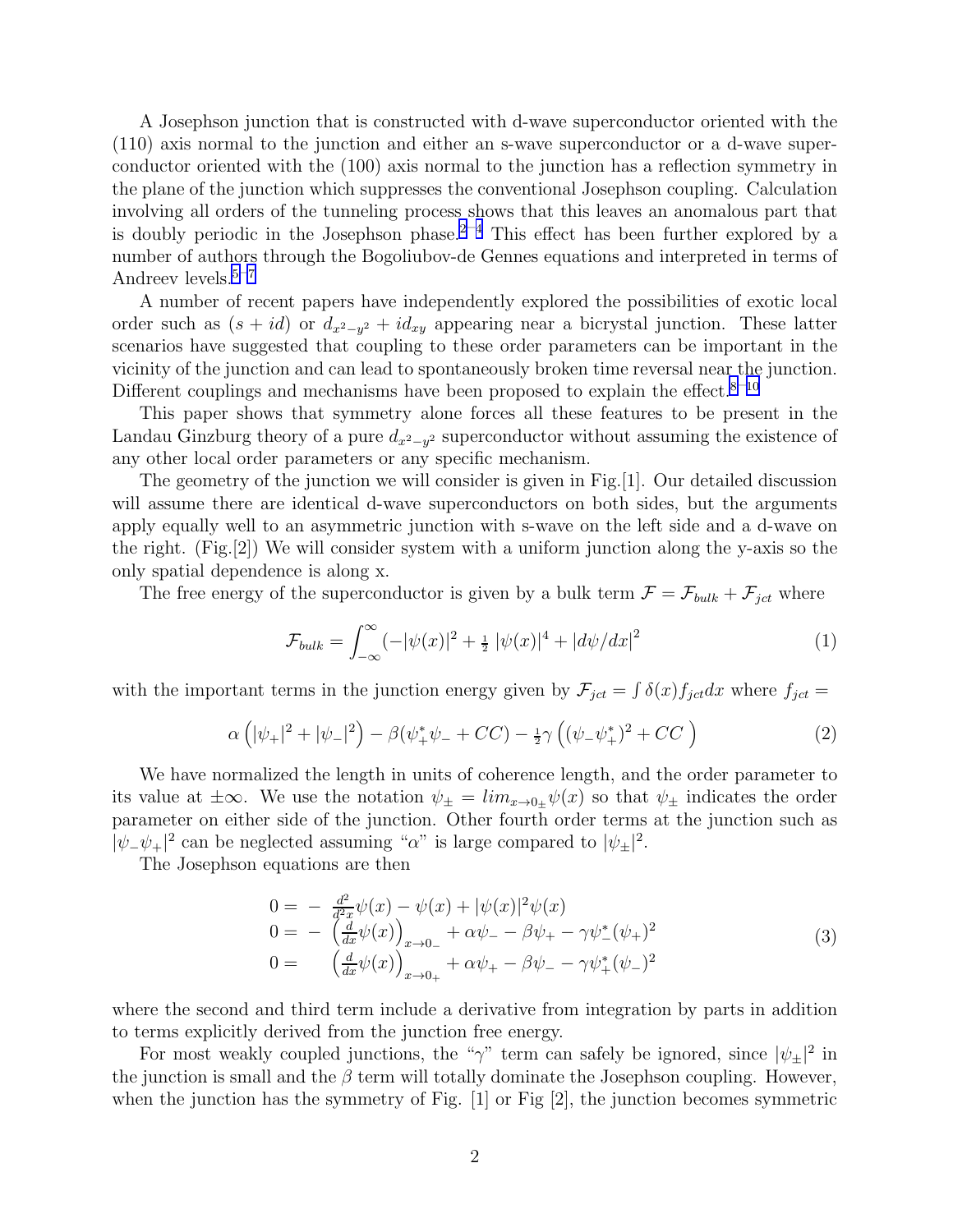<span id="page-2-0"></span>under reflections  $y \to -y$ . For this symmetry operation  $(\psi_-, \psi_+) \to (\psi_-, -\psi_+)$  so that in this case  $\beta$  must vanish and the fourth order term will determine the residual coupling.<sup>[2](#page-4-0)</sup>

For a symmetric junction, we can take  $\psi_+ = e^{i\phi}\psi_-$ ; multiplying the second term by  $\psi_-^*$ and taking the imaginary part, we find that the Josephson current-phase relation is given by

$$
j(\phi) = j_1 \sin(\phi) + j_2 \sin(2\phi) \tag{4}
$$

where

$$
j_1/j_2 = \beta/(\gamma|\psi_-|^2) \tag{5}
$$

Demanding that  $j(\phi) = 0$  implies that either  $\phi = 0, \pi$  or  $\cos(\phi_c) = -\beta/(2\gamma|\psi_+|^2)$ . If the ordinary Josephson coupling term  $\beta$  is sufficiently small, this equation will have a symmetric pair of nontrivial solutions. In the limit of weak Josephson current, we can approximate the boundary condition governing the magnitude of  $\psi$  by  $-\frac{d}{dx}|\psi_-| + \alpha |\psi_-| = 0$ .

Comparing the junction free energies of the three solutions we find that  $\delta F_{ict}$ , the portion of the junction energy that varies with  $\phi$  are

$$
\delta F_{jet}(\phi = 0) = |\psi_{-}|^{2}(-2\beta - \gamma|\psi_{-}|^{2}) \n\delta F_{jet}(\phi = \pi) = |\psi_{-}|^{2}(2\beta - \gamma|\psi_{-}|^{2}) \n\delta F_{jet}(\phi = \phi_{c}) = \beta^{2}/(2\gamma) + \gamma|\psi_{-}|^{4}
$$
\n(6)

We see that if  $\gamma$  < 0, the anomalous solutions  $\phi_c$  will dominate when  $\beta$  is sufficiently small and the junction will favor a zero-current state with broken time reversal symmetry. In the limit  $\beta = 0$  the current is  $\pi$ -periodic rather than  $2\pi$ -periodic as would be expected in a conventional Josephson junction. $2^{-5}$  $2^{-5}$  $2^{-5}$  $2^{-5}$  We note that these conclusions hold also for a junction where one side of the junction is a d-wave superconductor with the junction along the (110) axis and the other side of the junction is pure s-wave.

For a Josephson junction without the special inversion symmetry, the " $\beta$ " term does not vanish by symmetry. However, when the relative crystal orientations are close to  $\pi/4$  but microscopic arguments indicate that it may still be small.<sup>[2](#page-4-0),[11](#page-4-0)</sup> Whether or not this is actually the case can in principle be measured in a phase-current experiment.

In the experiments of Kirtley et al,<sup>[1](#page-4-0)</sup> triangular and hexagonal inclusions of crystal whose (100) is axis rotated by  $\pi/4$  relative to the surrounding crystals had apparently arbitrary values of flux condensed at the corners. Our scenario suggests that for each such junction face there is a phase shift across each interface given by different values of  $\phi_c$ , which can take arbitrary values across the interface if  $\gamma$  < 0. The value of the flux condensed at each corner is simply the difference of the values of  $\phi_c$  across the two faces that meet at the corner. There is also the possibility of flux being pinned at an arbitrary location on the interface boundary corresponding to a defect where the Josephson phase changes between the two degenerate solutions. The flux trapped on such a face can be any of the values  $2n\pi \pm 2\phi_c$ .

Whether or not this scenario can explain Kirtleys experiments can be further tested experimentally through phase-current measurements across individual junctions with the same junction geometry that occur in individual faces in the Kirtley experiments. In order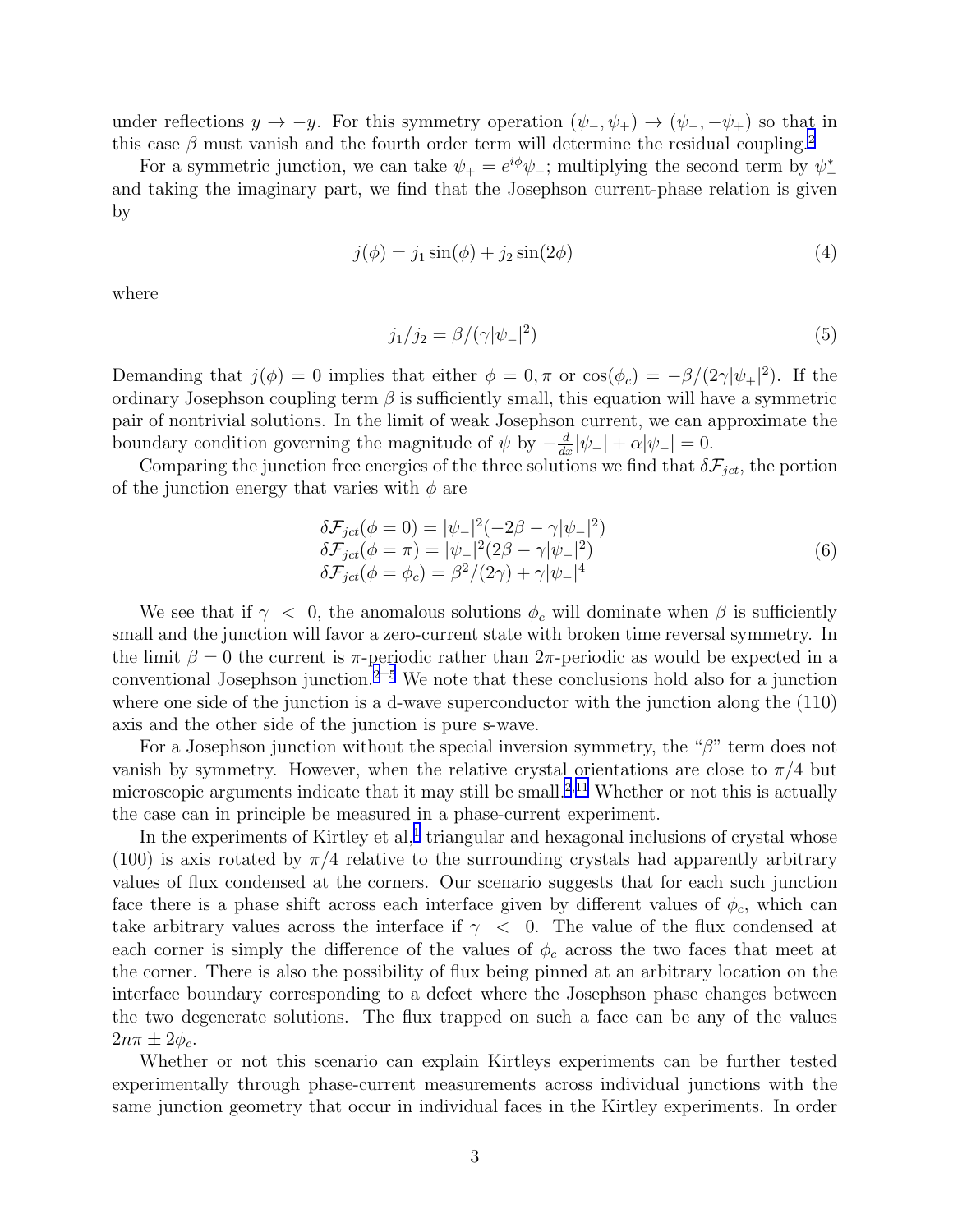to be consistent with the above scenario, a triangular inclusion that shows nonintegral flux condensation at two or more corners must have at least one face that independently shows a Josephson current with sufficiently large deviations from  $\sin(\phi)$  behavior to have zero current at two values of phase in addition to the solutions that are multiples of  $\pi$  that occur since the Landau Ginburg equations are time reversal symmetric.

A phase-current experiment such as the one recently made by Il'ichev<sup>[12](#page-4-0)</sup> measures precisely Eq. [\(4](#page-2-0)). Eq. [\(5\)](#page-2-0) suggests, however, that the most dramatic deviations from pure sinusoidal behavior could be quite difficult to reproduce from sample to sample, because the ratio  $j_1/j_2$  depends on properties such as the barrier width and deviations from inversion symmetry in the junction plane which could be hard to control. The *tendency* of the system to generate broken local time reversal symmetry however, should be measurable through the sign of  $j_2$  which must be negative for such symmetry breaking to occur.

#### ACKNOWLEDGMENTS

The author particularly thanks Zdravko Ivanov for constructive comments. This research was sponsored by NFR, the Swedish National Research Council.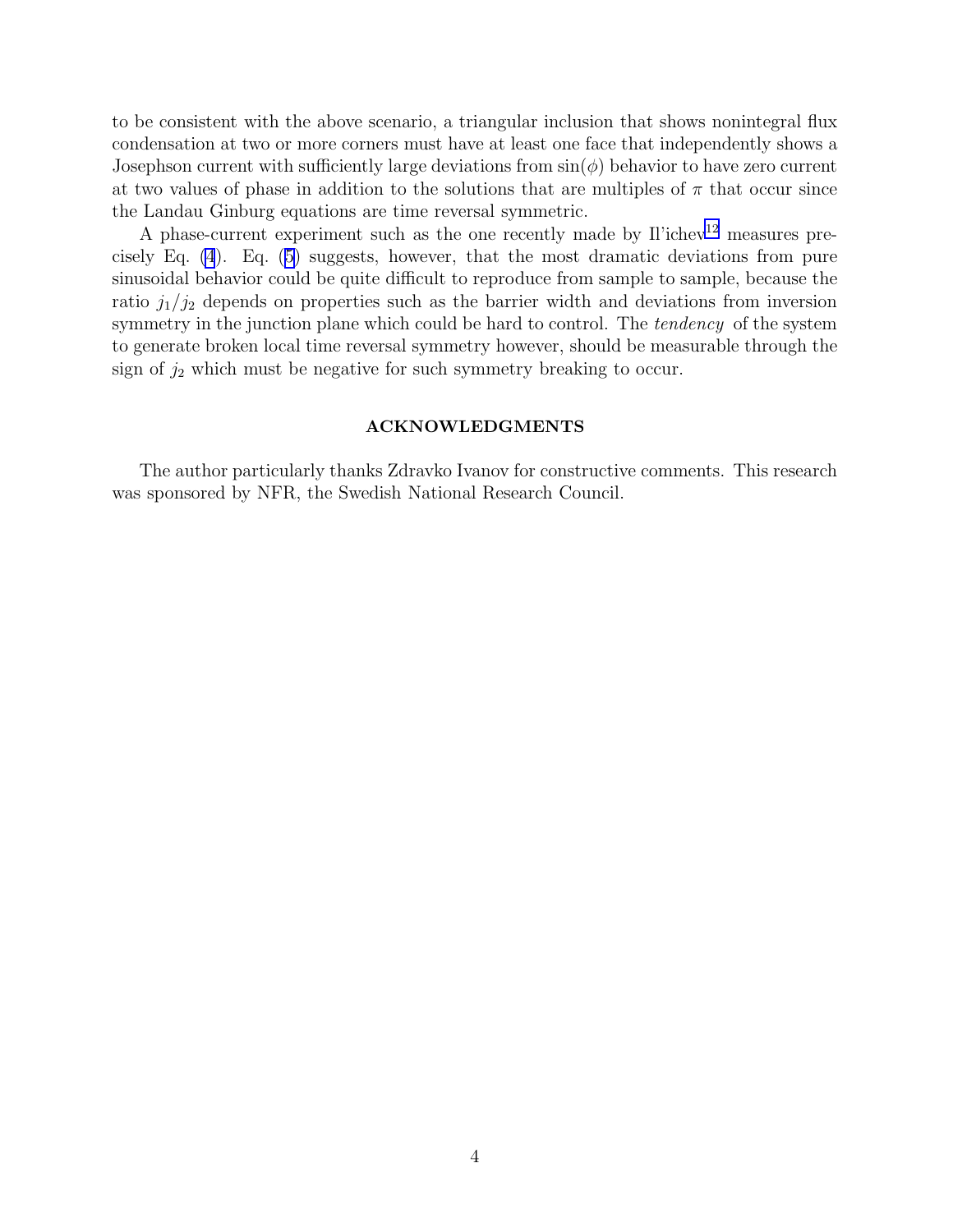## REFERENCES

- <span id="page-4-0"></span>Kirtley J. et al: *Phys. Rev. B.* 51, 12057 (1995).
- J.F. Annett, *Adv. Phys.* 39 83, (1990).
- Y. Tanaka,*Phys. Rev. Lett.*24 ,3871 (1994).
- A. Furusaki and M. Tsukada, *Solid State Commun.* 78 299 (1991).
- A. M. Zagoskin, *J. Phys.: Condens. Matter* 9, L419 (1997).
- M. Fogelström, D. Rainer, and J.A. Sauls, *Phys. Rev. Lett.*  $79$ , 281 (1997); M. Fogelström, S. Yip, and J.Kurkjärvi, *Physica C* 294, 289 (1998).
- <sup>7</sup> M. Hurd, *Phys. Rev. B.* 55, R11 993 (1997); T. Löfwander et al, *Phys. Rev. B.* 57, R3225 (1998);
- M. Sigrist, D. B. Bailey, and R. B. Laughlin, *Phys. Rev. Lett.* 74, 3249 (1995).
- A. Huck, A. van Otterloo and M. Sigrist, *Phys. Rev. B* 56, 14163 (1997).
- D. B. Bailey, M. Sigrist and R. B. Laughlin, *Phys. Rev. B* 55, 15239 (1997).
- M. Sigrist, T.M. Rice, *Rev. Mod. Phys.*,67 , 503, (1995); D.J. Van Harlingen, *Rev. Mod. Phys.*,67 , 515 (1995).
- <sup>12</sup> E. Il'ichev, et al, *Phys. Rev. Lett.* to be published (1998).